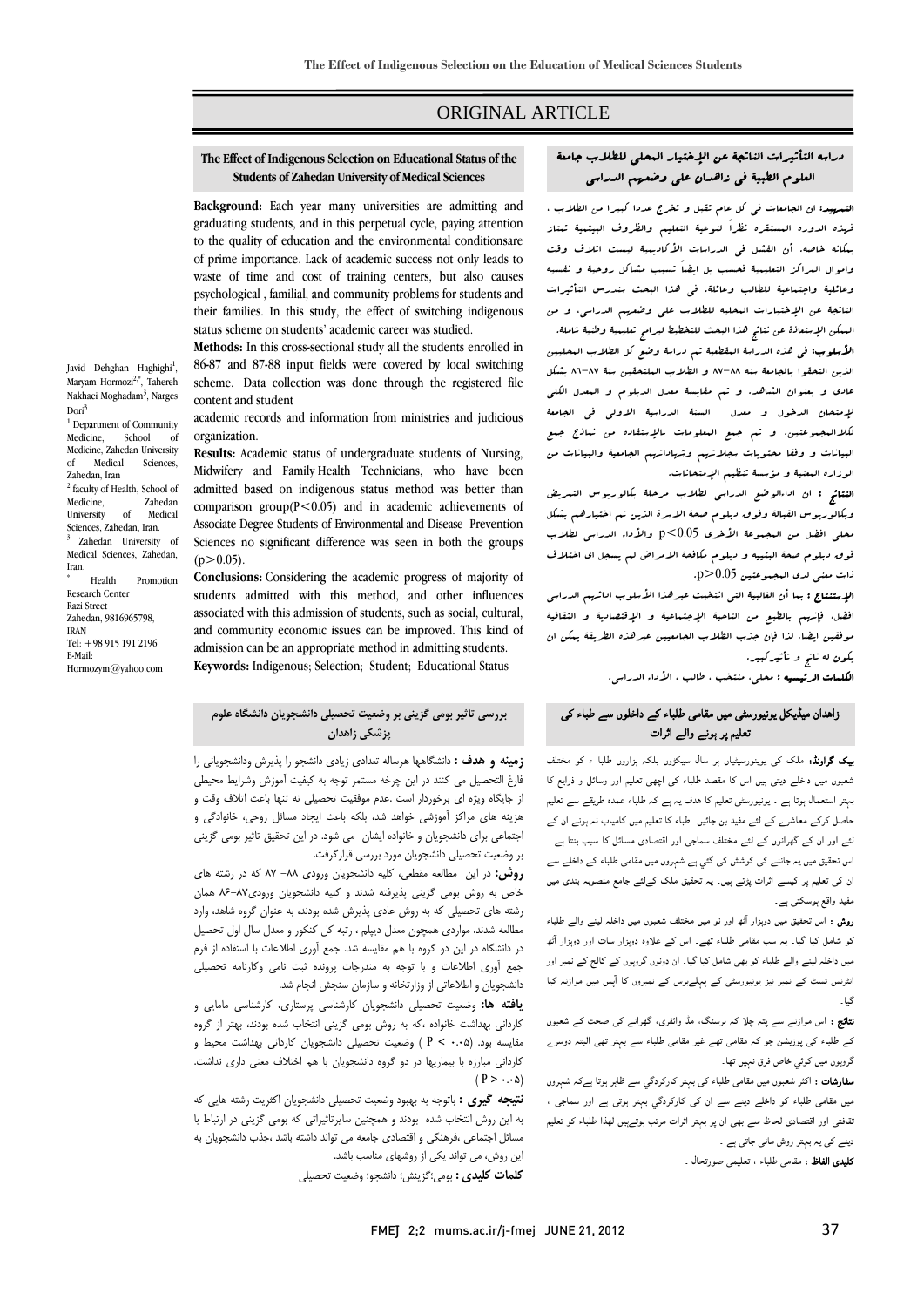### **INTRODUCTION**

 One of the concerns of each educational system is the principles of student acceptance, so that in addition to the this process and the development of the quality of education, student admission through indigenous selection in medical science universities all over the country is mostly done in majors such as nursing, midwifery, associate degree protection, associate degree of family health and B.S. of health. Based on this policy in the mentioned majors at least 60% of the capacity is allocated to local students and in no university indigenous selection is 100%, student admission education quality increase and decreasing economical, decrease of cultural and economical burden resulted from of environmental health, associate degree of disease through indigenous selection is done with the purpose of social, and cultural costs in the country (1).

 Preventing educational failure and its resulted psychological harms and improving the quality and efficiency of education of the students and effective factors of education process and their function (2). Various factors are influential in the quality of education and student learning and one of the most important of these factors is student preparation from clear that studying and living with the family can affect most of these factors (3). In a large number of studies one of the reasons of educational failure has been being far away from (4,5). Educational failure, happened as a result of any reason, not only causes the students to face psychological problems but also even in case of graduation the efficiency level does not match the needs of the society and in case of effective factors of educational quality, we will face various need paying attention to individual and educational specifications the point of physics, feelings, sentiments, and mind. It's family and experiencing sentimental and social problems not correcting the education process and decrease of financial disadvantages and social dissatisfaction (6,7,8,9).

 Therefore, according to this type of indigenous selection, conduction of this study is inevitable.

conduction of this study is inevitable.<br>Lots of studies which have been conducted in the case of student education failure have just pointed that indigenous or not indigenous selection has been an effective factor, while in this study we have examined the indigenous selection of students and its effect on the educational status  $\overline{a}$ of the students.

## **METHODS**

 The present study is cross-sectional and descriptive- analytical which has been conducted in Zahedan University in 87-88 and were included in indigenous selection entered the study and the majors included B.S. of nursing, B.S. of midwifery, associate degree of environmental health, associate degree of disease prevention and associate degree<br>of family health. Also all the students of the mentioned majors who had been admitted through the normal selection method were considered as the comparison group. Totally 365 students entered the study through researcher which included information about the field of study, educational level, entrance exam rank, diploma average score, first term average score, second term average score, and the total average score of the study. For determining of Medical Sciences, all the students who had been admitted associate degree of disease prevention and associate degree census. Data collection tool was a form planned by a

 used, in a way that the items of this form were planned by three faculty members. The total rank of entrance exam, extracted from the data gotten from Sanjesh Organization, also the average scores of the first and second term and the total average score of the first educational year were gotten from the data existing in the education office with the and total rank of entrance exam were considered as the criteria of educational status assessment before getting admitted in university and the total average score of the first year was considered as the main criteria of assessing university. For keeping the information credential, a code was allocated to each questionnaire based on the person's major, level, and faculty. The total rank of the admitted students and average score of the students who had entered<br>we increase in 27.00 rds a many above through indicates selection were compared with those accepted in university in 86-87 and were selected normally. The compared groups were separated based on the field of study and degree and was considered as the comparison criteria, also the average score of the first and second term and total average score of the first year were considered as the educational status the validity of the data collection form content validity was diploma average score, and also being local or not were assistance of the education experts. Diploma average score educational status of the students after getting admitted in university in 87-88 who were chosen through indigenous the scientific status of the students while starting university assessment of the students.

assessment of the students.<br>After data collection, data was analyzed by SPSS software and independent t-test and  $P < 0.05$  was considered as meaningful.

j

### **RESULTS**

By applying the policy of indigenous selection, the rate of by applying the policy of indigenous selection, the rate of admission of local students in majors which were included in this selection, increased by 90.21% in 87-88 while it was 63.9% in 86-87, as it is shown in figure 1.



**Figure 1. The frequency of the medical sciences students in two study groups based on their entrance year to the university.** 

 According to table 1, the mean of total rank of B.S nursing and midwifery students in entrance exam who were admitted through indigenous selection was lower than the method  $(P<0.05)$ . In environmental health (associate degree) the total rank of the admitted students through indigenous selection was higher ( $P < 0.05$ ). In family health (associate degree) and disease prevention, there was not a mean score of students admitted through the common

 $\overline{a}$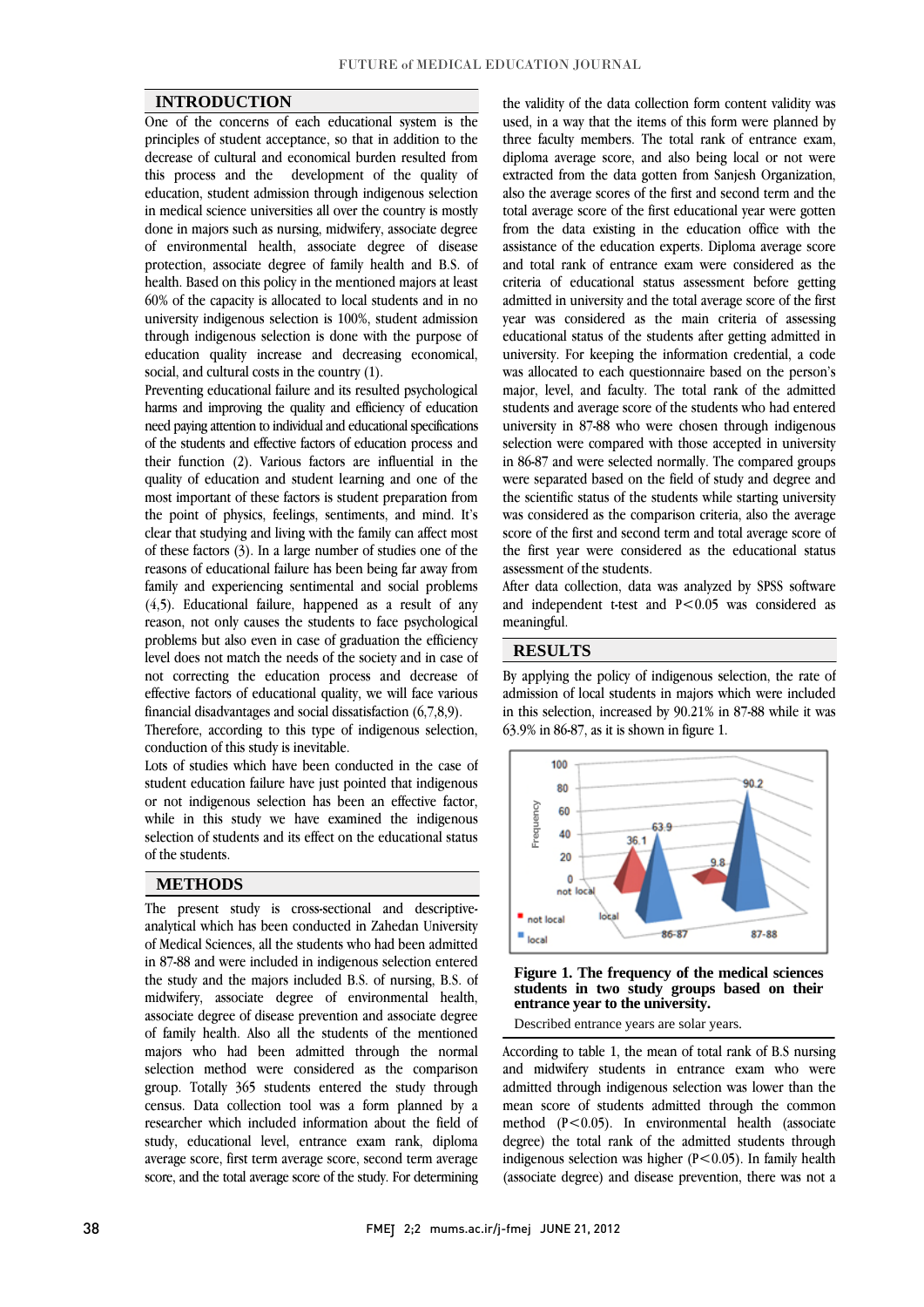significant difference between the total rank of entrance exam of those admitted through indigenous selection and common method (P>0.05). Diploma average score of those admitted in B.S. of midwifery chosen through indigenous common method  $(P<0.05)$ . In other majors which were included in indigenous selection the average score of the selection was higher than those chosen through the

two groups did not differ  $(P>0.05)$ .

 According to table no 2, the average score of the first term of B.S. nursing, midwifery, associate degree of family health in indigenous selected students had increased  $(P<0.05)$  but and disease prevention, there was not a meaningful in two majors of associate degree of environmental health difference  $(P>0.05)$ .

| Table 1. The comparison of the educational status of students before getting admitted in the<br>two study groups. |                                                                |       |                                               |                |  |  |  |  |
|-------------------------------------------------------------------------------------------------------------------|----------------------------------------------------------------|-------|-----------------------------------------------|----------------|--|--|--|--|
| <b>Field of study</b>                                                                                             | <b>Diploma</b><br><b>P</b> Value<br>average score<br>Mean (SD) |       | Total rank of<br>entrance exam<br>Mean $(SD)$ | <b>P</b> Value |  |  |  |  |
| B.S. of Nursing 86-87                                                                                             | 15.6(2.01)                                                     | 0.8   | 81828(61002)                                  |                |  |  |  |  |
| B.S. of Nursing 87-88                                                                                             | 15.52(1.92)                                                    |       | 48509(21114)                                  | 0.0001         |  |  |  |  |
| B.S. of Midwifery 86-87                                                                                           | 15.85(2.13)                                                    | 0.002 | 70453(47120)                                  | 0.0001         |  |  |  |  |
| B.S. of Midwifery 87-88                                                                                           | 16.96(1.36)                                                    |       | 40279(19246)                                  |                |  |  |  |  |
| Environment health (associate degree) 86-87                                                                       | 14.62(1.64)                                                    | 0.291 | 83722(27269)                                  | 0.042          |  |  |  |  |
| Environment health (associate degree) 87-88                                                                       | 14.08(1.67)                                                    |       | 99238(19861)                                  |                |  |  |  |  |
| Family health (associate degree) 86-87                                                                            | 14.83(1.76)                                                    |       | 102843(45260)                                 | 0.241          |  |  |  |  |
| Family health (associate degree) 87-88                                                                            | 14.54(1.62)                                                    | 0.437 | 93186(24765)                                  |                |  |  |  |  |
| Disease prevention (associate degree) 86-87                                                                       | 12.99(1.38)                                                    |       | 104898(21681)                                 | 0.13           |  |  |  |  |
| Disease prevention(associate degree) 87-88                                                                        | 13.16(1.69)                                                    | 0.734 | 117475(31290)                                 |                |  |  |  |  |
|                                                                                                                   |                                                                |       |                                               |                |  |  |  |  |

BS denotes Bachelor of Science and DOE denotes date of entrance to the university.

| Table 2. The comparison of educational status of students after entering the two groups<br>understudy separated by major. |                                             |                              |                                       |                              |                                                    |                   |  |  |
|---------------------------------------------------------------------------------------------------------------------------|---------------------------------------------|------------------------------|---------------------------------------|------------------------------|----------------------------------------------------|-------------------|--|--|
| <b>Field of study</b>                                                                                                     | <b>First term</b><br>average<br>Mean $(SD)$ | $\mathbf{p}$<br><b>Value</b> | second term<br>average<br>Mean $(SD)$ | $\mathbf{P}$<br><b>Value</b> | <b>Total average</b><br>score of year<br>Mean (SD) | P<br><b>Value</b> |  |  |
| B.S. of nursing 86-87                                                                                                     | 13.4(1.46)                                  | 0.013                        | 14.02(1.39)                           | 0.1                          | 13.66(1.23)                                        | 0.017             |  |  |
| B.S. of nursing 87-88                                                                                                     | 14.2(1.77)                                  |                              | 14.5(1.40)                            |                              | 14.34(1.52)                                        |                   |  |  |
| B.S. of midwifery 86-87                                                                                                   | 13.36(1.85)                                 | 0.0001                       | 14.03(1.35)                           | 0.0001                       | 13.64(1.5)                                         | 0.0001            |  |  |
| B.S. of midwifery 87-88                                                                                                   | 15.05(1.54)                                 |                              | 16.13(1.17)                           |                              | 15.59(1.26)                                        |                   |  |  |
| Environment health (associate<br>degree) 86-87                                                                            | 14.91(1.33)                                 | 0.518                        | 16.59(1.46)                           | 0.173                        | 15.76(1.7)                                         | 0.587             |  |  |
| Environment health (associate)<br>degree) 87-88                                                                           | 15.24(1.59)                                 |                              | 15.85(1.62)                           |                              | 15.51(1.57)                                        |                   |  |  |
| Family health (associate<br>degree) 86-87                                                                                 | 13.64(1.17)                                 | 0.0001                       | 14.78(1.48)                           | 0.994                        | 14.20(1.13)                                        | 0.04              |  |  |
| Family health (associate<br>degree) 87-88                                                                                 | 14.94(1.44)                                 |                              | 14.78(1.71)                           |                              | 14.84(1.53)                                        |                   |  |  |
| Disease prevention (associate<br>degree) 86-87                                                                            | 14.41(1.73)                                 | 0.542                        | 14.58(1.54)                           | 0.117                        | 14.46(1.61)                                        | 0.269             |  |  |
| Disease prevention (associate<br>degree) 87-88                                                                            | 14.10(1.09)                                 |                              | 13.89(0.97)                           |                              | 13.96(0.93)                                        |                   |  |  |

٦

BS denotes Bachelor of Science and DOE denotes date of entrance to the university.

I

I